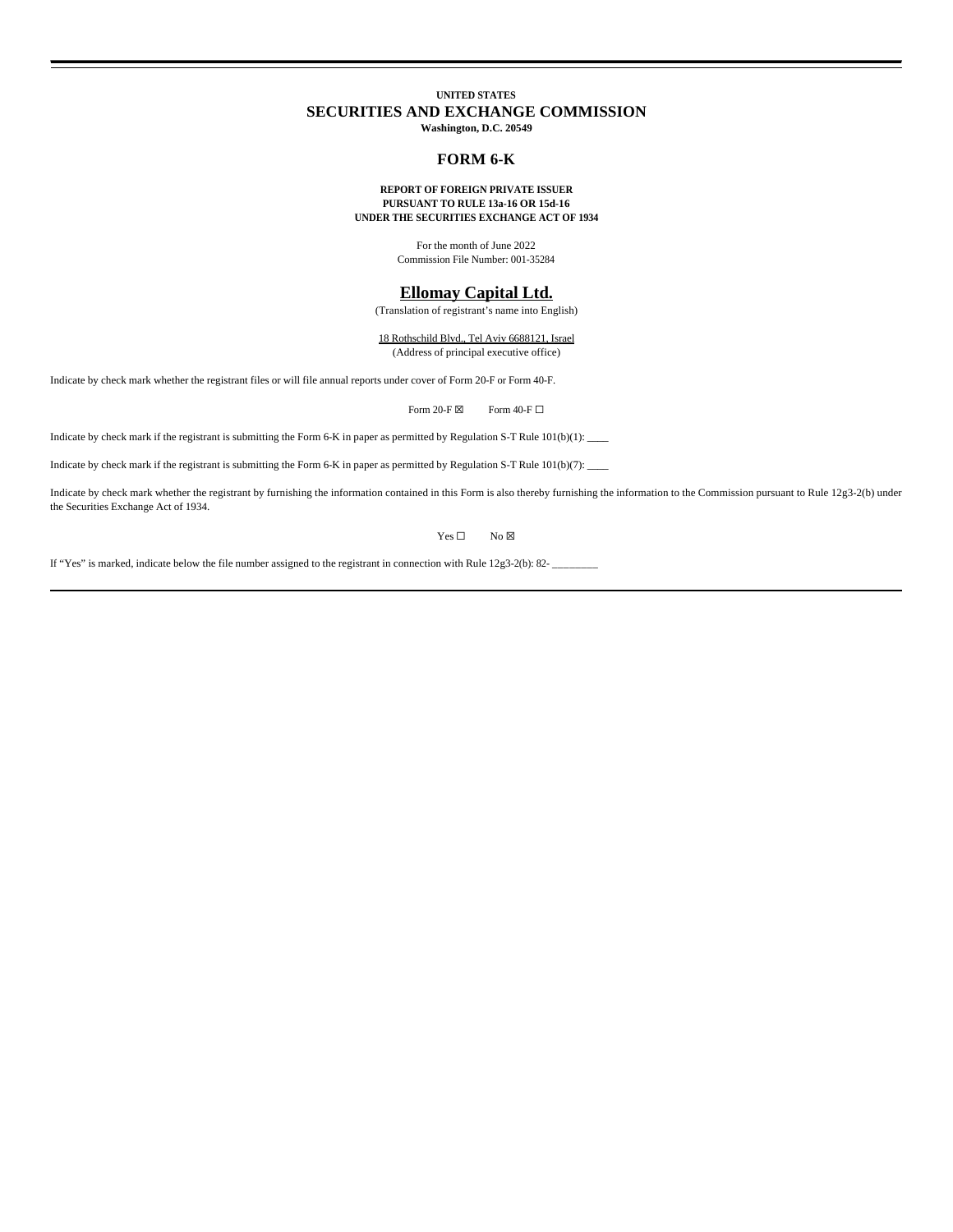THE TEXT OF EXHIBIT 99.1 OF THIS FORM 6-K IS HEREBY INCORPORATED BY REFERENCE INTO THE REGISTRANT'S REGISTRATION STATEMENTS ON FORM F-3 (NOS. 333-199696 AND 333-144171) AND FORM S-8 (NOS. 333-187533, 333-102288 AND 333-92491), AND TO BE A PART THEREOF FROM THE DATE ON WHICH THIS REPORT IS SUBMITTED, TO THE EXTENT NOT SUPERSEDED BY DOCUMENTS OR REPORTS SUBSEQUENTLY FILED OR FURNISHED.

This Report on Form 6-K of Ellomay Capital Ltd. consists of the following document, which is attached hereto and incorporated by reference herein:

Exhibit 99.1 Press Release: "Ellomay Capital Announces the Successful Connection of the Ellomay Solar Photovoltaic Plant to the Spanish Electricity Grid," dated June 14, 2022.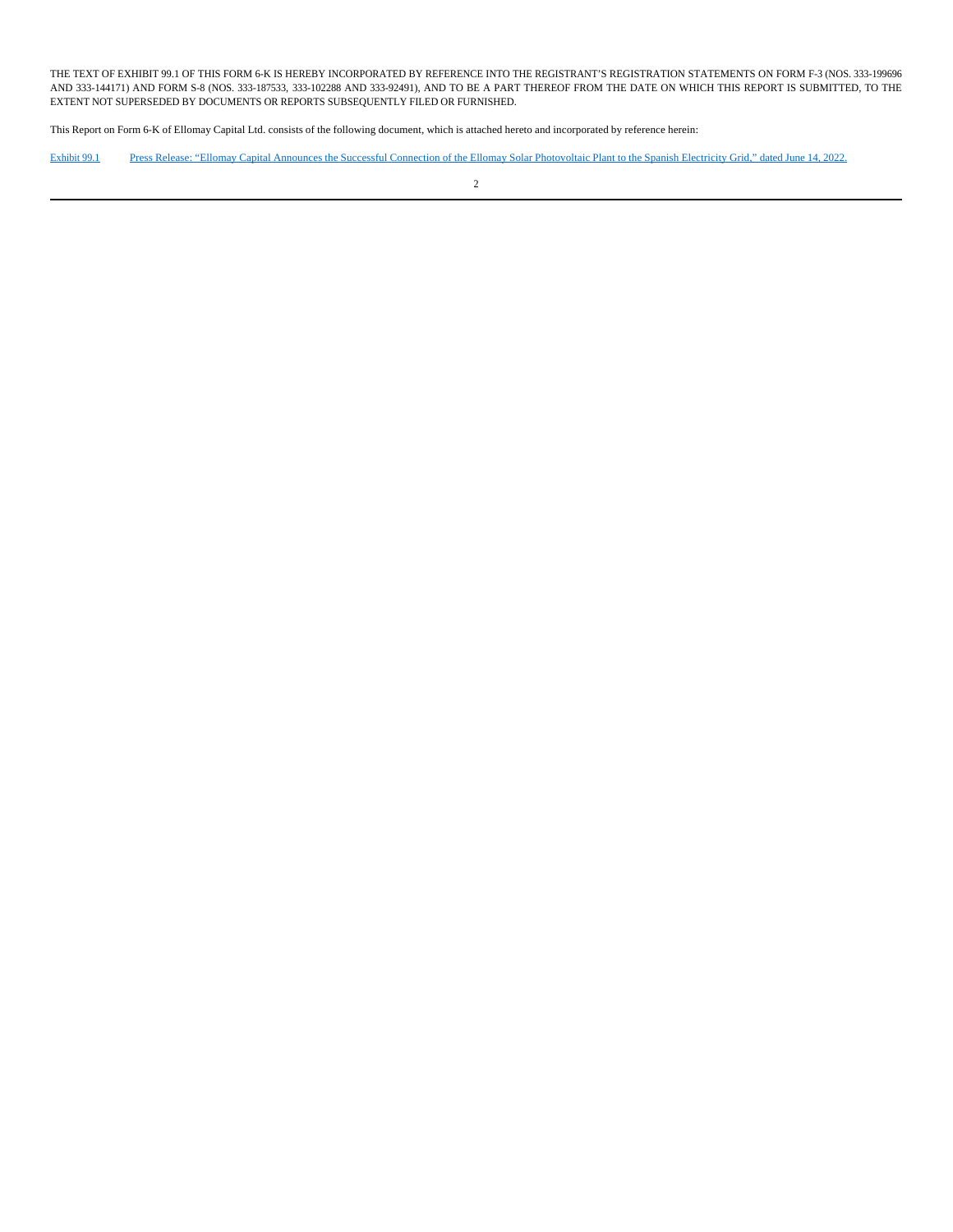# **Signatures**

Pursuant to the requirements of the Securities Exchange Act of 1934, the registrant has duly caused this report to be signed on its behalf by the undersigned, thereunto duly authorized.

Ellomay Capital Ltd.

By: */s/ Ran Fridrich* Ran Fridrich Chief Executive Officer and Director

Dated: June 14, 2022